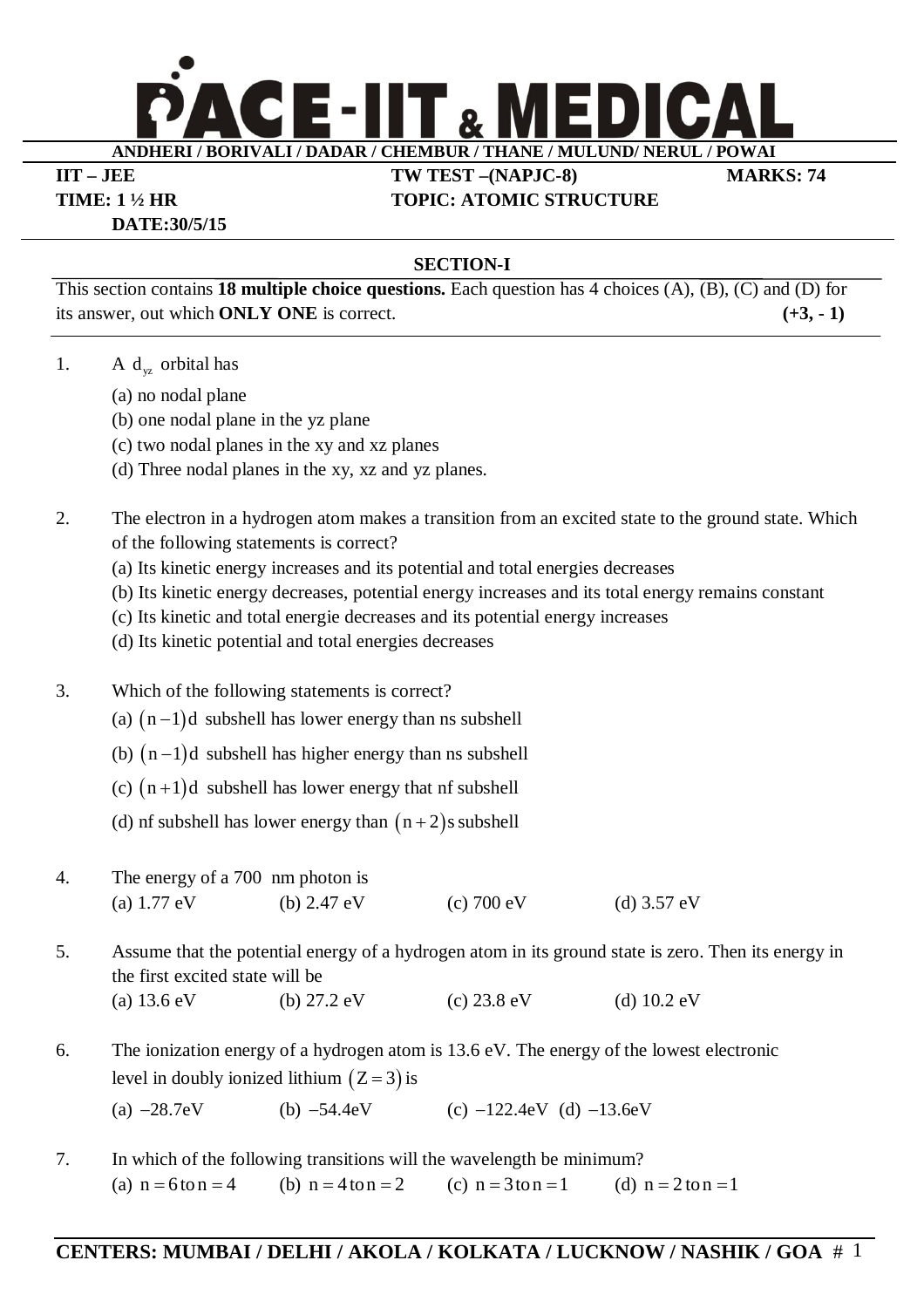- 8. The maximum number of electrons in a subshell is given is given by the expression (a)  $4\ell - 2$  (b)  $4\ell + 2$  (c)  $2\ell + 1$ (d)  $2n^2$
- 9. The four quantum numbers of the valence electron of potassium are

(a) 
$$
4,1,1,\frac{1}{2}
$$
 (b)  $4,0,0,\frac{1}{2}$  (c)  $4,1,0,\frac{1}{2}$  (d)  $4,4,0,\frac{1}{2}$ 

10. If m = magnetic quantum number and  $\ell$  = azimuthal quantum number, then

(a) 
$$
m = \ell + 2
$$
   
 (b)  $m = 2\ell^2 + 1$    
 (c)  $\ell = \frac{m-1}{2}$    
 (d)  $\ell = 2m+1$ 

11. In which of the following orbitals, there is zero probability of finding the electron in the xy plane? (a)  $p_x$  $p_x$  (b)  $d_{yz}$  $d_{yz}$  (c)  $d_{x^2-y^2}$  $(d)$   $p_z$ 

12. Photoelectric emission is observed from a surface for frequencies  $v_1$  and  $v_2$  of the incident radiation  $(v_1 > v_2)$ . If the maximum kinetic energies of the photoelectrons in the two cases are in the ratio 1: k then the threshold frequency  $v_0$  is given by:

(a) 
$$
\frac{v_2 - v_1}{k - 1}
$$
 (b)  $\frac{kv_1 - v_2}{k - 1}$  (c)  $\frac{kv_2 - v_1}{k - 1}$  (d)  $\frac{v_2 - v_1}{k}$ 

13. Magnetic moment of Fe<sup>a+</sup>  $(Z = 26)$  is  $\sqrt{24}$  BM. Hence number of unpaired electrons and value of a respectively are: (a) 4, 2 (b) 2, 4 (c) 3, 1 (d) 0, 2

14. How fast is an electron moving if it has a wavelength equal to the distance travelled in one second: (a)  $\sqrt{\frac{m}{n}}$ h (b)  $\sqrt{\frac{h}{h}}$ m (c)  $\frac{h}{\sqrt{2}}$ p (d)  $\sqrt{\frac{h}{2r}}$ 2KE

15. A photosensitive metallic surface has work function  $hv_0$ . If photons of  $2hv_0$  fall on the surface, the electrons come out with a maximum velocity of  $4 \times 10^6$  m/s. If photon energy is increased to  $5hv_0$ , the maximum velocity of photo-electrons will be:

(a)  $2 \times 10^7$  m/s (b)  $8 \times 10^6$ (b)  $8 \times 10^6$  m/s  $2 \times 10^6$  m/s (d)  $8 \times 10^5$  m/s

- 16. Which set is correct for an electron in  $4f$  orbital:
	- (a)  $n = 3$   $\ell = 2$   $m_{\ell} = -2$   $m_{s} = \pm 1/2$ (b)  $n = 4$   $\ell = 4$   $m_{\ell} = -4$   $m_{s} = -1/2$ (c)  $n = 4$   $\ell = 3$   $m_{\ell} = +1$   $m_{s} = +1/2$ (d)  $n = 4$   $\ell = 3$   $m_{\ell} = +4$   $m_{s} = +1/2$
- 17. Which of the following ions has the highest magnetic moment: (a)  $Mn^{3+}$ (b)  $Zn^{2+}$  $(c) Sc<sup>3+</sup>$ (d)  $Ti^{3+}$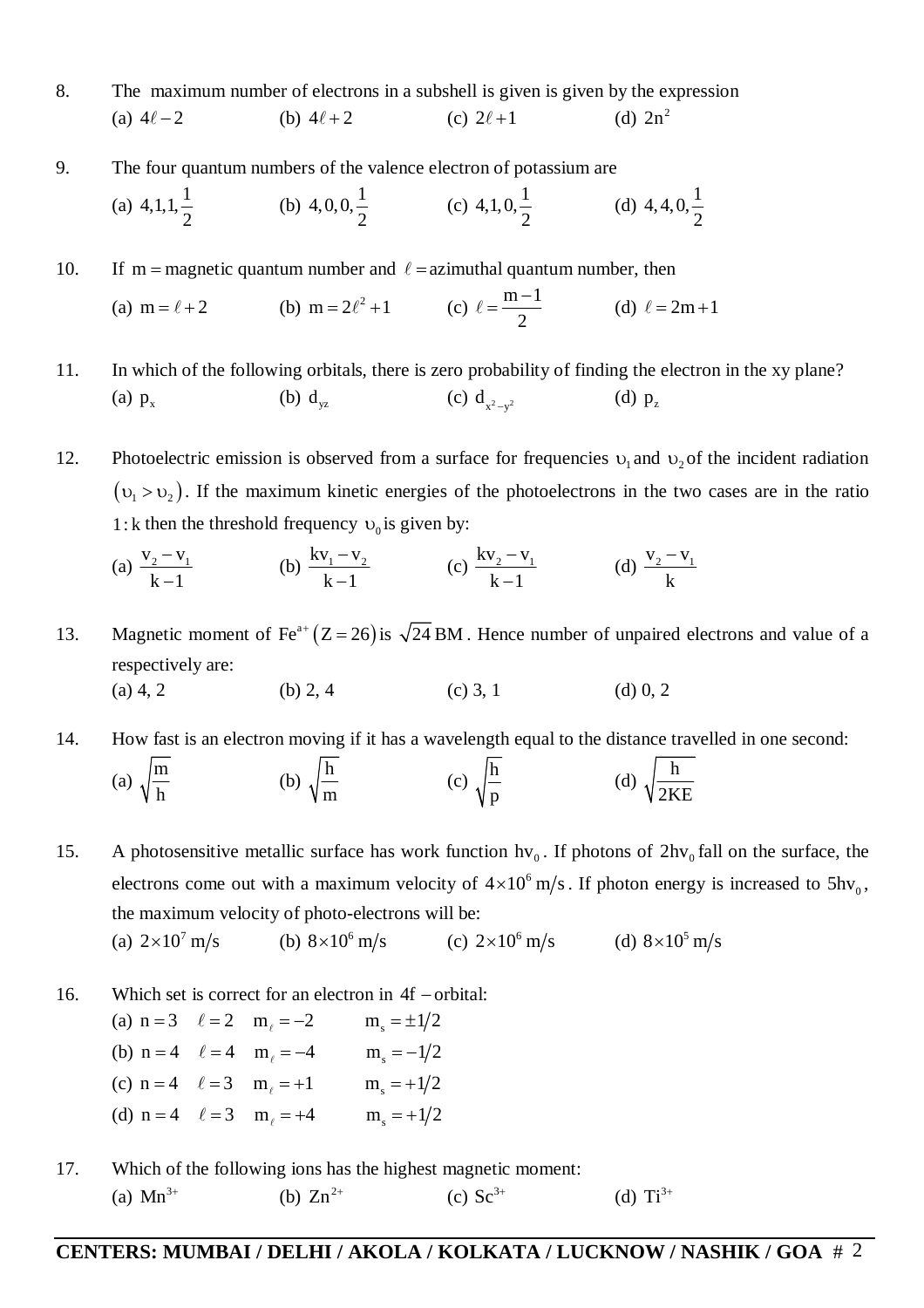18. If  $\lambda_v$ ,  $\lambda_v$  and  $\lambda_w$  represent the wavelength of visible light, X-ray and microwave respectively, then:

(a)  $\lambda_{\rm m} > \lambda_{\rm v} > \lambda_{\rm x}$  (b)  $\lambda_{\rm m} > \lambda_{\rm x} > \lambda_{\rm v}$  (c)  $\lambda_{\rm v} > \lambda_{\rm m} > \lambda_{\rm x}$  (d)  $\lambda_{\rm v} > \lambda_{\rm x} > \lambda_{\rm m}$ 

#### **SECTION-II**

|                                               | This section contains 5 multiple choice questions. Each question has 4 choices $(A)$ , $(B)$ , $(C)$ and $(D)$ for its |
|-----------------------------------------------|------------------------------------------------------------------------------------------------------------------------|
| answer, out which ONE OR MORE is/are correct. | $(+4, -1)$                                                                                                             |

- 19. Choose the correct statements
	- (a) Energy in the bohr modal is quantized
	- (b) The quantum energy of a wave is proportional to its frequency.
	- (c) Photons are quanta of light.
	- (d) The value of the Plank constant depends on energy.
- 20. Choose the correct relations on the basis of Bohr's theory

(a) Velocity of electron  $\propto \frac{1}{1}$ n  $\propto \frac{1}{n}$  (b) Frequency of revolution  $\propto \frac{1}{n^3}$ n  $\infty$ (c) Radius of orbit  $\propto$  n<sup>2</sup>Z (d) Force on electron  $\propto \frac{1}{n^4}$ n  $\infty$ 

- 21. An electron jumps from  $n^{\text{th}}$  level to  $n = 1$  level. The fact which is correct for H-atom are:
	- (a) Number of spectral lines  $= \frac{n(n-1)}{2}$ 2  $=\frac{n(n-1)}{2}$  (b) Number of spectral lines  $=\sum(n-1)$ (c) Number of spectral lines =  $n(n-1)$  (d) If  $n = 4$ , the no. of spectral lines = six
- 22. The magnitude of spin angular momentum of an electron is given by:

(a)  $s = \sqrt{s(s+1)} \frac{h}{2}$ 2  $=\sqrt{s(s+1)}$  $\pi$ (b)  $s = s \frac{h}{2}$ 2  $=$  $\pi$ (c)  $s = \pm \frac{1}{2} \cdot \frac{h}{2}$  $2^{\degree}2^{\degree}$  $= \pm \frac{1}{2}$  $\pi$ (d)  $s = \frac{\sqrt{3}}{2} \cdot \frac{h}{2}$  $2^2$  $=$  $\pi$ 

- 23. A photon of wavelength is  $4.0 \times 10^{-7}$  m strikes on a metal surface, the work function of metal being  $3.4 \times 10^{-19}$  J. Select the correct statements:
	- (a) The energy of photon is  $4.97 \times 10^{-19}$  J
	- (b) The kinetic energy of the emission is  $1.57 \times 10^{-19}$  J
	- (c) The kinetic energy of the emission is 0.98 eV
	- (d) The velocity of photoelectron is  $5.87 \times 10^5$  ms<sup>-1</sup>